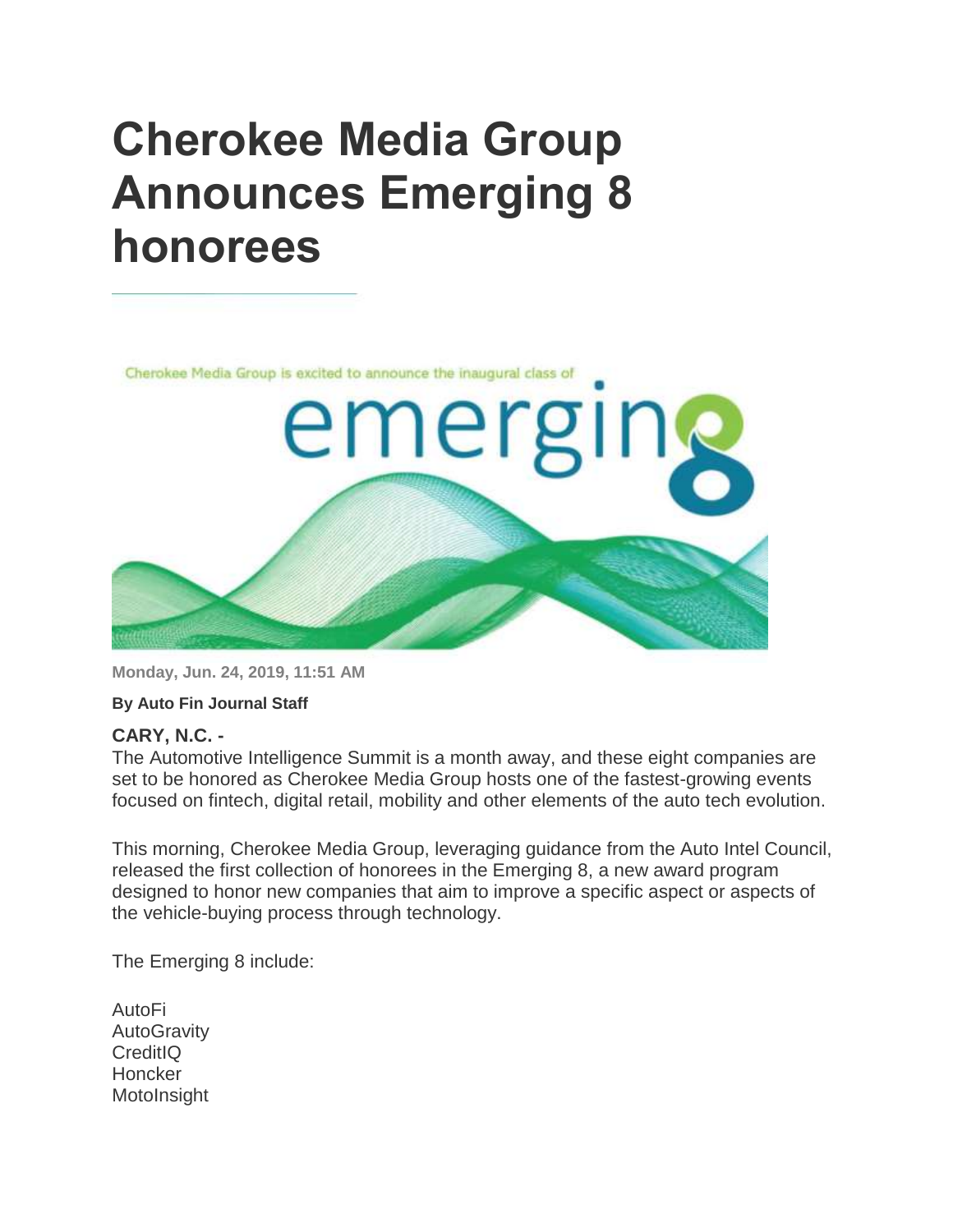**PointPredictive** Roadster **TruDecision** 

"This first collection of Emerging 8 honorees established a high bar for our newest award program," Cherokee Media Group president Bill Zadeits said. "Each company has a unique offering and story that already resonate throughout the auto fintech and digital retailing worlds.

"The Emerging 8 is set to be a significant part of the upcoming Automotive Intelligent Summit, which is designed to provide a setting for entrepreneurs and experts to gather so even more breakthrough ideas can germinate," Zadeits added.

These exciting new companies are on the cusp of innovation in fintech development. They are all "on to something" that could turn the dial on their respective aspects of fintech in the next five years.

The collection of honorees for the 2019 Emerging 8 cover many aspects of fintech development, from vehicle remarketing and retail, to auto financing. Almost every aspect of the automotive wholesale and retail process stands to be changed and improved by technology coming out of the intersection of finance and technology.

The honorees are required to be in the early growth phases — roughly about 5 years old or younger, and making waves in the fintech solutions industry.

While the companies may have had outside investment and multiple rounds of funding, these innovative new names in the industry are pre-IPO and have not been launched or acquired by a larger entity with a foothold in the market.

Along with appearing during the Automotive Intelligence Summit, which runs July 23-25 in Raleigh, N.C., the Emerging 8 will be profiled in the July/August print and digital editions of the *Auto Fin Journal.*

The July/August issue of the *Auto Fin Journa*l will cover the first-ever class of fintech's Emerging 8, but readers can expect to see this feature annually going forward into 2020.

Not only will the Emerging 8 be recognized the in the *Auto Fin Journal*, they will also be invited to participate in Wednesday's Emerging 8 Award Luncheon at the Auto Intelligence Summit on July 24.

Each company will be allowed the opportunity to explore their enterprises' goals, mission, and plans from the AIS podium.